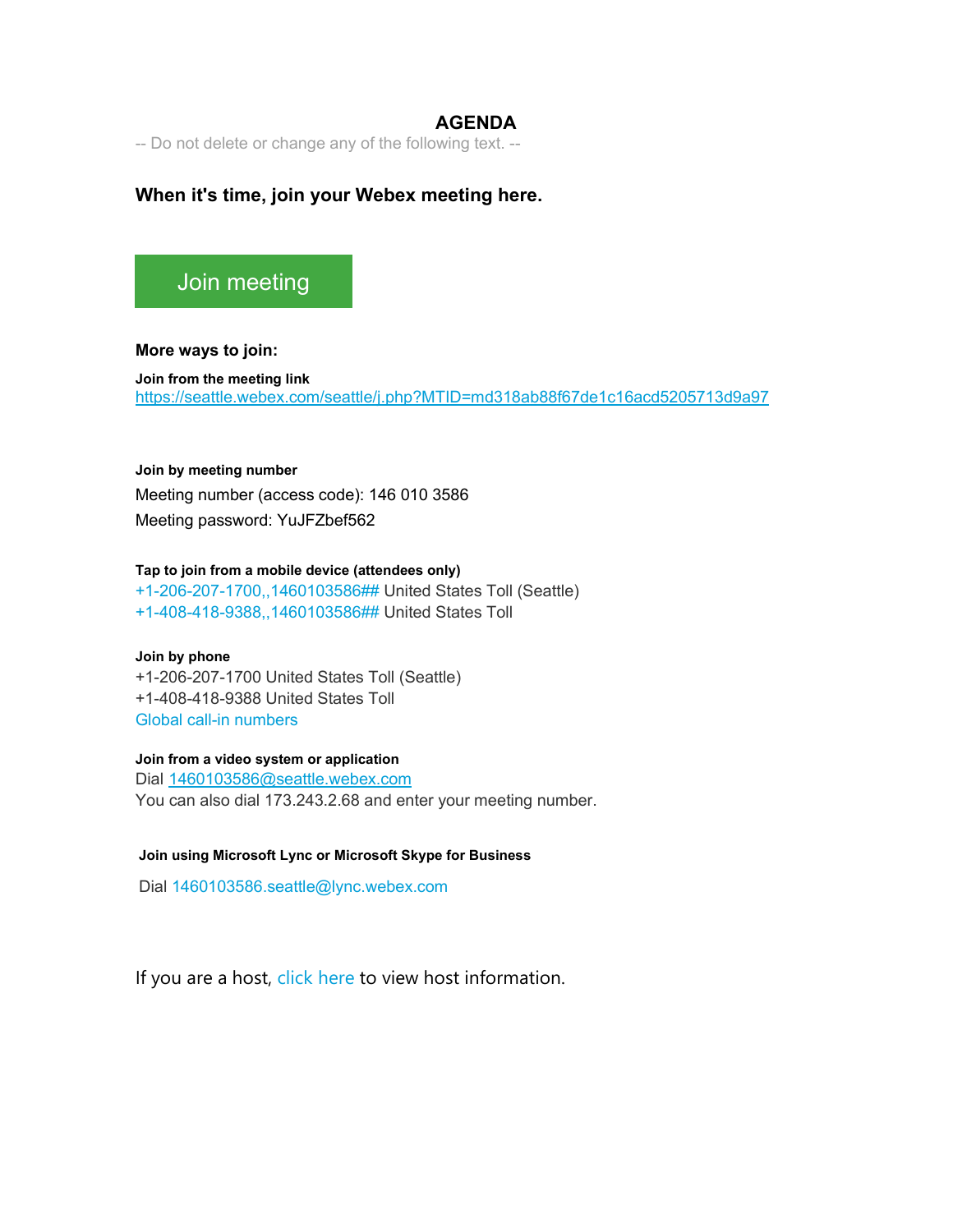# **Seattle Women's Commission** *Monday, December 21, 2020, 5:30 –7:30 p.m.*

| <b>Time</b> | <b>Topic</b>                                                                                                                                                                                                                                                    | Lead                                                 |
|-------------|-----------------------------------------------------------------------------------------------------------------------------------------------------------------------------------------------------------------------------------------------------------------|------------------------------------------------------|
| 5:30        | Welcome<br>Introductions<br><b>Minutes for November</b>                                                                                                                                                                                                         | D. Farivar                                           |
| 5:45        | <b>Updating Bylaws</b><br>$\bullet$                                                                                                                                                                                                                             | D. Farivar                                           |
| 6:00        | <b>Updates on Sponsorships</b><br>1. New Beginnings<br>2. Abundance of Hope<br>3. Silent Taskforce<br>4. YWCA<br>5. ADWAS                                                                                                                                       | D. Farivar                                           |
| 6:15        | Update on Committee Structure                                                                                                                                                                                                                                   | D. Farivar                                           |
| 6:40        | <b>Updates Outreach Committee</b><br>Recruitment                                                                                                                                                                                                                | D. Farivar                                           |
| 6:50        | <b>Subcommittee Reports:</b><br><b>Community Health and Wellness</b><br>$\bullet$<br><b>Economic and Educational Opportunities</b><br>$\bullet$<br><b>Equitable Development</b><br><b>Violence Prevention and Justice</b><br>New Committee Work Plan Structure: | Hold due to new work<br>plan structure<br>D. Farivar |
| 7:15        | Seattle Human Rights Commission Letter<br>calling for the resignation of Mayor Jenny                                                                                                                                                                            | D. Farivar                                           |